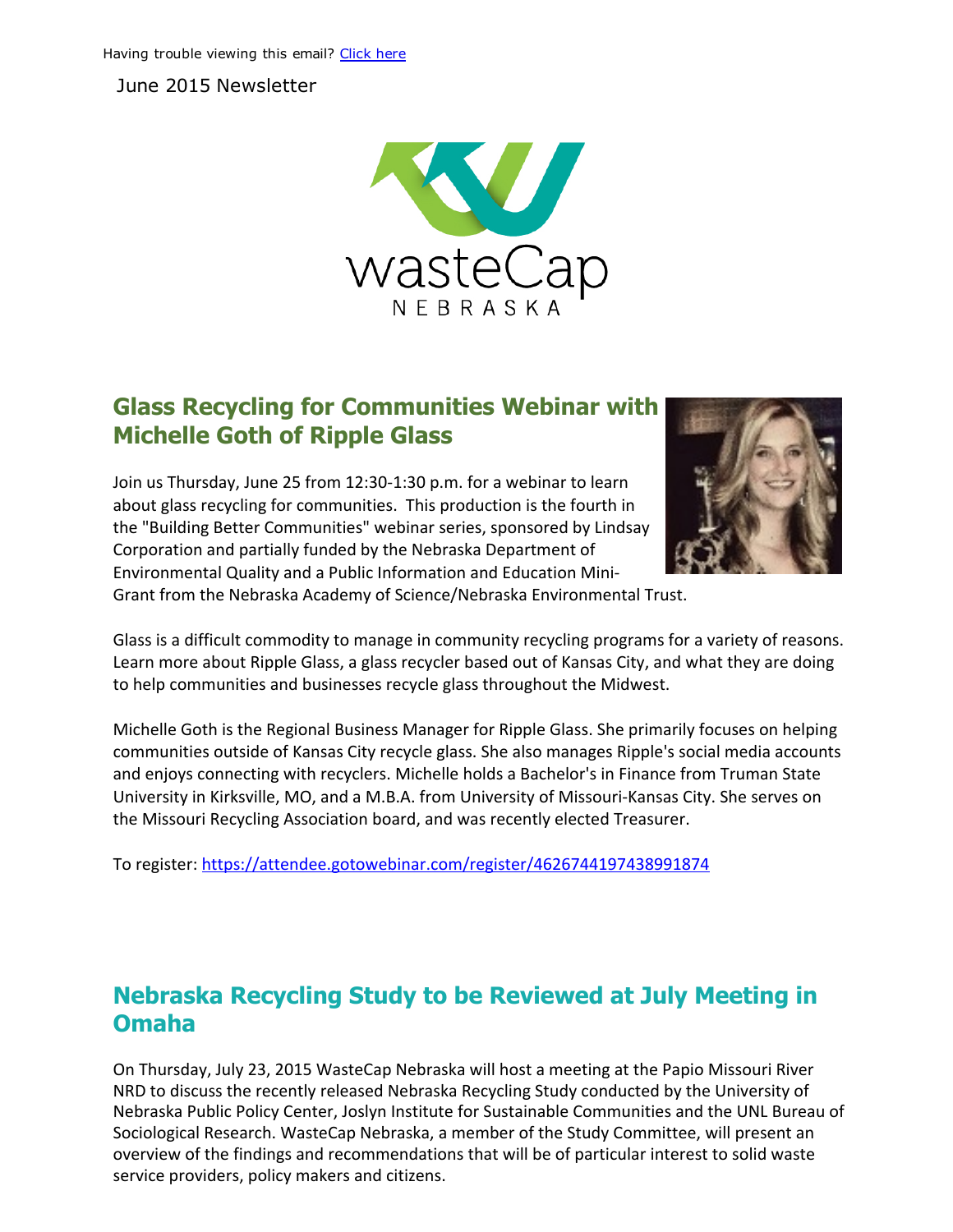Following the presentation, a facilitated discussion will focus on Omaha's system for managing waste, recycling and organics, landfill and recycling tipping fees, composting operations and garbage hauling industry changes. The meeting will be held from 2:00 to 4:00 p.m. at Papio‐ Missouri River NRD headquarters, 8901 S. 154th Street.

Online registration is required: https://events.r20.constantcontact.com/register/eventReg? oeidk=a07eb3zs5mpc0420699&oseq=&c=&ch=

The [meeting](https://events.r20.constantcontact.com/register/eventReg?oeidk=a07eb3zs5mpc0420699&oseq=&c=&ch=) is free and open to the public.

# Results from the 2015 Annual Survey

WasteCap Nebraska conducted an annual survey with 8 questions and received 190 responses from both members and non‐members.

When members were asked what the most valuable aspect of their WasteCap membership was, the top five responses were Education and Programs, Networking Opportunities, WasteCap's E‐Newsletter, Community Involvement and Opportunity to belong to a business‐based environmental organization.



The two top‐rated WasteCap educational programs and tools were the E‐newsletter and the website, according to the survey results. The Nebraska Recycling Guide, E‐Newsletter, Community Zero Waste Planning, Sustainable Business Awards, Waste Assessments/On‐Site Reviews/Zero Waste were ranked as the top five technical assistance, training and community programs The two top-rated WasteCap educational programs and tools were the e-newsletter and website according to the survey results. The Nebraska Recycling Guide, E‐Newsletter, Community Zero Waste Planning, Sustainable Business Awards, Waste Assessments/On‐Site Reviews/Zero Waste were ranked as the top five "technical assistance, training and community programs" provided by WasteCap.

Survey respondents indicated that Waste Reduction Goals and Policies, Managing Organic Materials (compost) and Recycling/Compost Market Development were the areas in which they were needing assistance. 84% said that WasteCap Nebraska should be more active in policy advocacy for state and local issues related to landfills, recycling, composting, product stewardship and related issues.

Thank you to all who participated in the survey and to Nebraska Brewing Company and Ploughshare Brewing Company for donating gift certificates. The prize winners were: Robert Pierce, Willa Tharnish, Marilyn Tabor, Joy Marshall and Kay Stevens. WasteCap staff would enjoy sharing your winnings... ;‐)